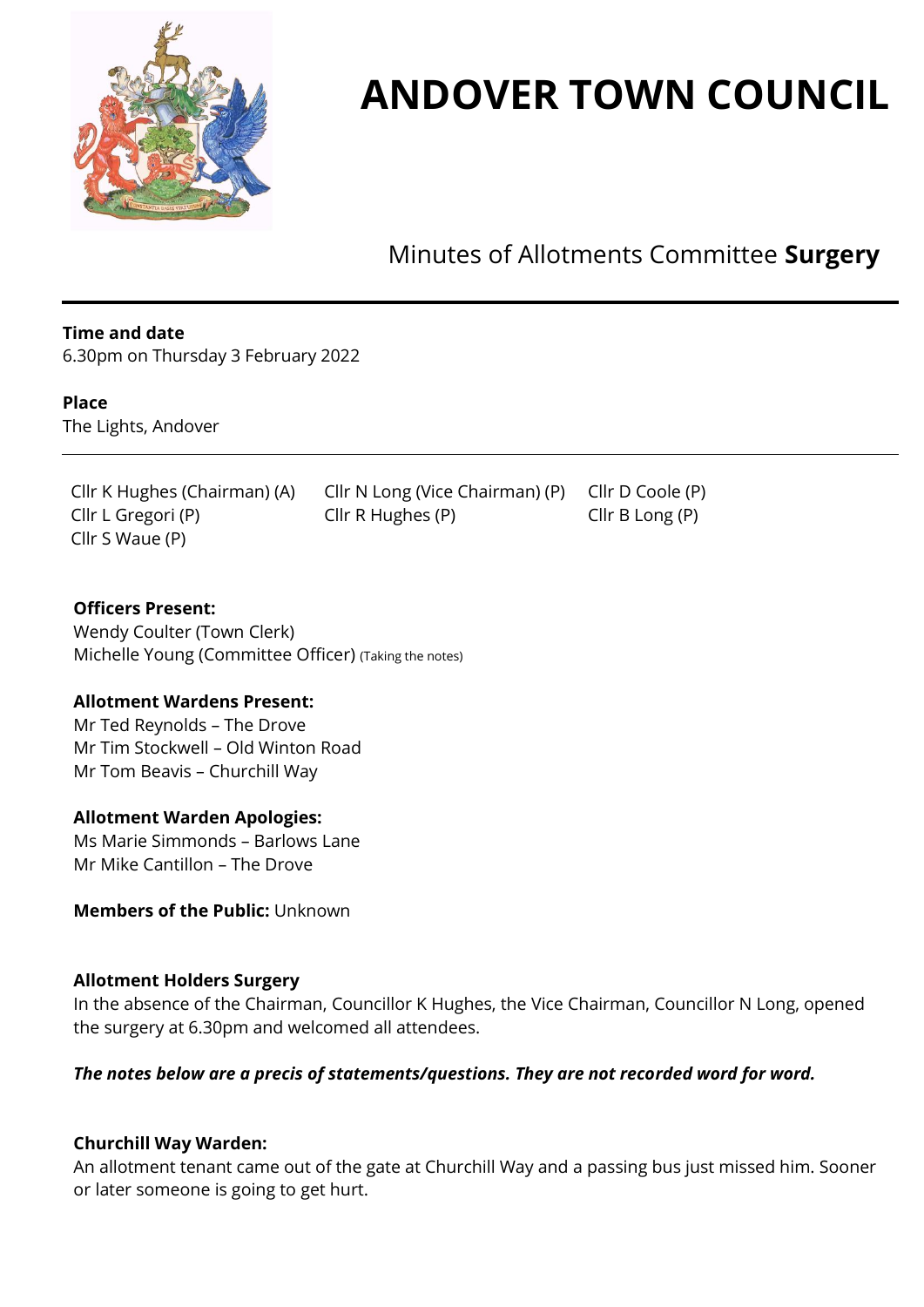## **Vice Chairman's Response:**

We are looking for contractors to do the work there. We haven't had anybody reply to give us a quote to do the work yet. It is on our list as an urgent job.

# **Old Winton Road Warden:**

Are the toilets officially open? Has communication gone out about it? The last communication said they were closed.

# **Vice Chairman's Response:**

Yes they should be.

# **Town Clerk:**

I will check.

# **Old Winton Road Warden:**

Rules and regulations 3.30, construction material, as it stands is to be used within 6 months. Tenants are saying if its not used in 6 months, its not likely to be used. Can we change this to 3 months? Price increases – the increase should be 5%. Most tenants are happy with an increase in order to receive the services they want.

# **Vice Chairman's Response:**

These items are on the agenda to be discussed this evening.

The Vice Chairman closed the surgery at 6.37pm.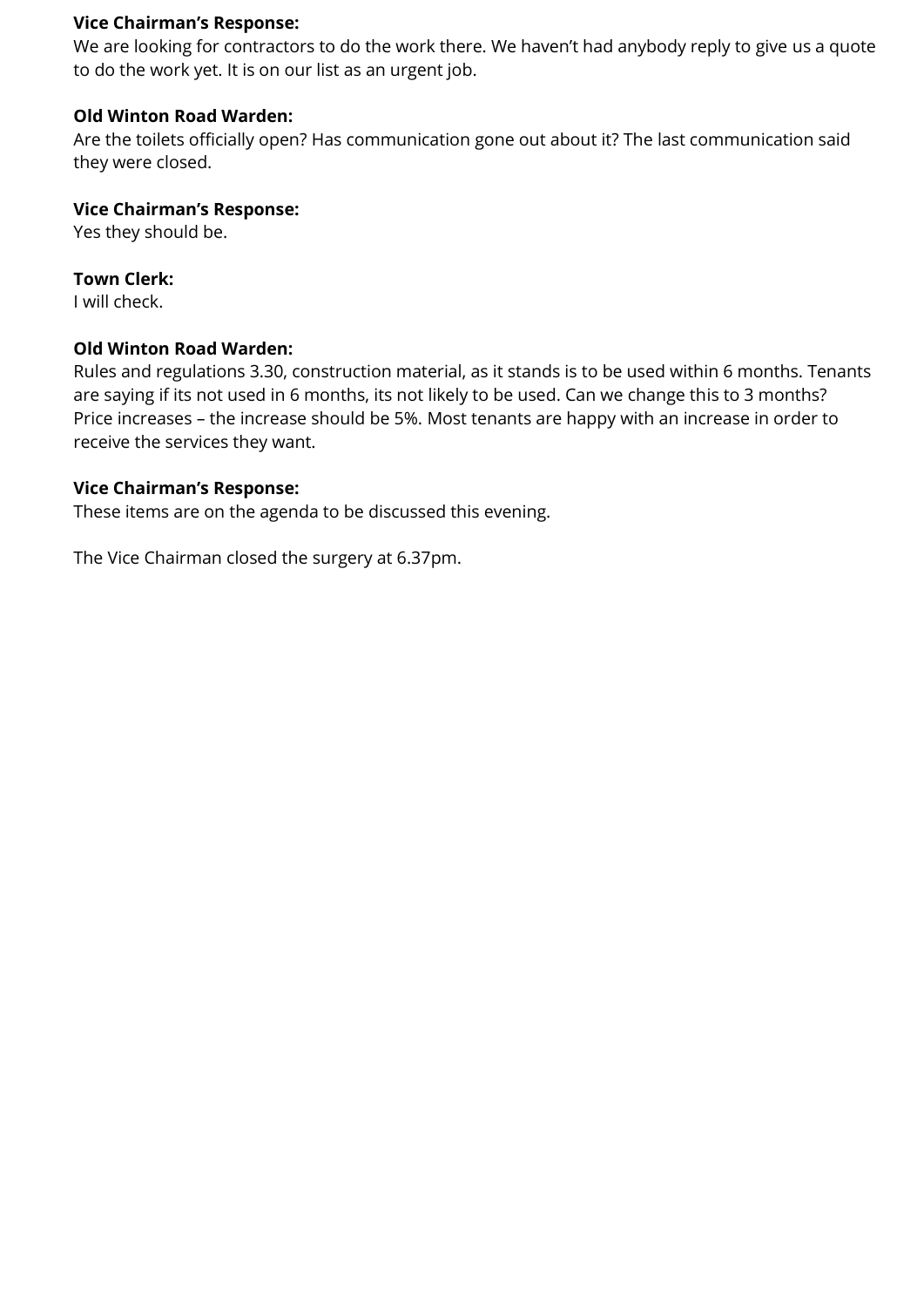

# **ANDOVER TOWN COUNCIL**

Minutes of Allotments Committee

# **Time and date**

6.38pm on Thursday 3 February 2022

#### **Place**

The Lights, Andover

Cllr S Waue (P)

Cllr K Hughes (Chairman) (A) Cllr N Long (Vice Chairman) (P) Cllr D Coole (P) Cllr L Gregori (P) Cllr R Hughes (P) Cllr B Long (P)

## **Officers Present:**

Wendy Coulter (Town Clerk) Michelle Young (Committee Officer) (Taking the Minutes)

#### **Allotment Wardens Present:**

Mr Ted Reynolds – The Drove Mr Tim Stockwell – Old Winton Road Mr Tom Beavis – Churchill Way

#### **Allotment Warden Apologies:**

Ms Marie Simmonds – Barlows Lane Mr Mike Cantillon – The Drove

**Members of the Public:** Unknown

#### **AC 060/02/22 APOLOGIES FOR ABSENCE**

Apologies were received and accepted for Councillor k Hughes.

**AC 061/02/22 DECLARATIONS OF INTEREST**

There were no Declarations of Interest in relation to any item on the agenda.

#### **AC 062/02/22 MINUTES**

An amendment to the recorded times of the previous meeting was requested. It was proposed by Councillor R Hughes and seconded by Councillor L Gregori that the Amended Minutes of the Allotment Committee Meeting held on Thursday 2 December 2021 be signed by the Chairman as a correct record.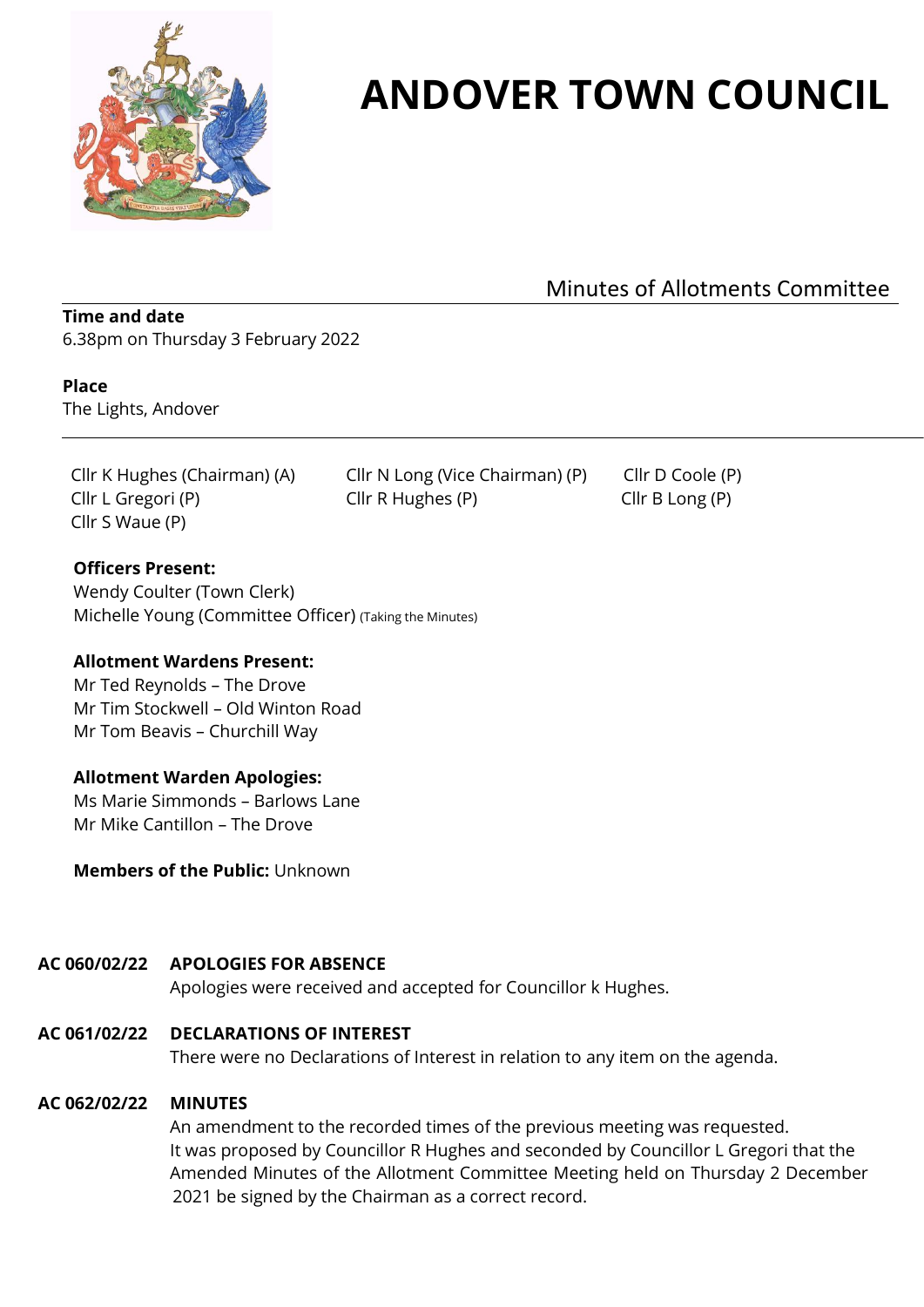A vote was taken:

FOR – 5, AGAINST – 0, ABSTENTION - 1

**RESOLVED: That the amended Minutes of the Allotment Committee Meeting held on Thursday 2 December 2021 be signed by the Chairman as a correct record.**

# **AC 063/02/22 PUBLIC PARTICIPATION**

There were no comments received from Members of the Public present at the meeting.

# **AC 064/02/22 UPDATE ON NEW ALLOTMENT SITES**

Members noted that Ox Drove Allotments had been fully allocated. It was noted that Picket Twenty and Saxon Heights sites were being dealt with the respective legal teams and handover dates were due to be end of March 2022. It was also noted that a site visit to Saxon Heights was scheduled for 3 February 2022, however, the contractor cancelled at the last minute. Officers were requested to investigate whether there were any issues that required addressing.

# **AC 065/02/22 ALLOTMENT RULES & REGULATIONS**

Members considered and discussed amendments to the Rules and Regulations. It was noted that the Polytunnel rules had now been included.

The following amendments were suggested:

- Section 2.3 Annual Rent would need to be amended in line with the annual rent statement.
- Section 3.1 Annual Rent and Tenancy Agreement notice of any changes has to be given before the  $6<sup>th</sup>$  April or after 29<sup>th</sup> September.
- Section 3.21 Ponds/Water Storage needs to state; "any pond should have something there to ensure no child can fall into the pond. Whatever is put across the pond must be sufficient to take a child's weight. It must meet legal Health & Safety Regulations."
- Section 3.27 Toilet add "if provided".
- Section 3.4 Beekeeping Bee Policy be added with the wording; "those that do not adhere to it will be asked to remove their hive from the allotment site, in compliance with the Beekeeping Policy."
- Section 3.12 Deposits be removed
- Section 4.1 Termination by Tenant remove "The Council reserves the right to retain the deposit and/or charge the terminating tenant for clearance of the plot.

Other suggestions to be included were:

- The addition of a chicken policy.
- Construction materials should be used within 3 months.
- Tyres No tyres are permitted to be on any allotment site.
- Chicken coups of 1 sqm required investigation as deemed to be too small.

Officers were requested to contact the National Allotment Association for advice on the size of a chicken coup. The current stated 1sqm in the Rules and Regulations, was deemed too small.

Members requested that the amended Rules and regulations document contain tracked changes, in bold, to clearly show what had been changed.

It was proposed by Councillor B Long and seconded by Councillor L Gregori that the Rules and Regulations, with the amendments, be sent out for review to the Allotment Wardens and Councillors and brought back to a future meeting.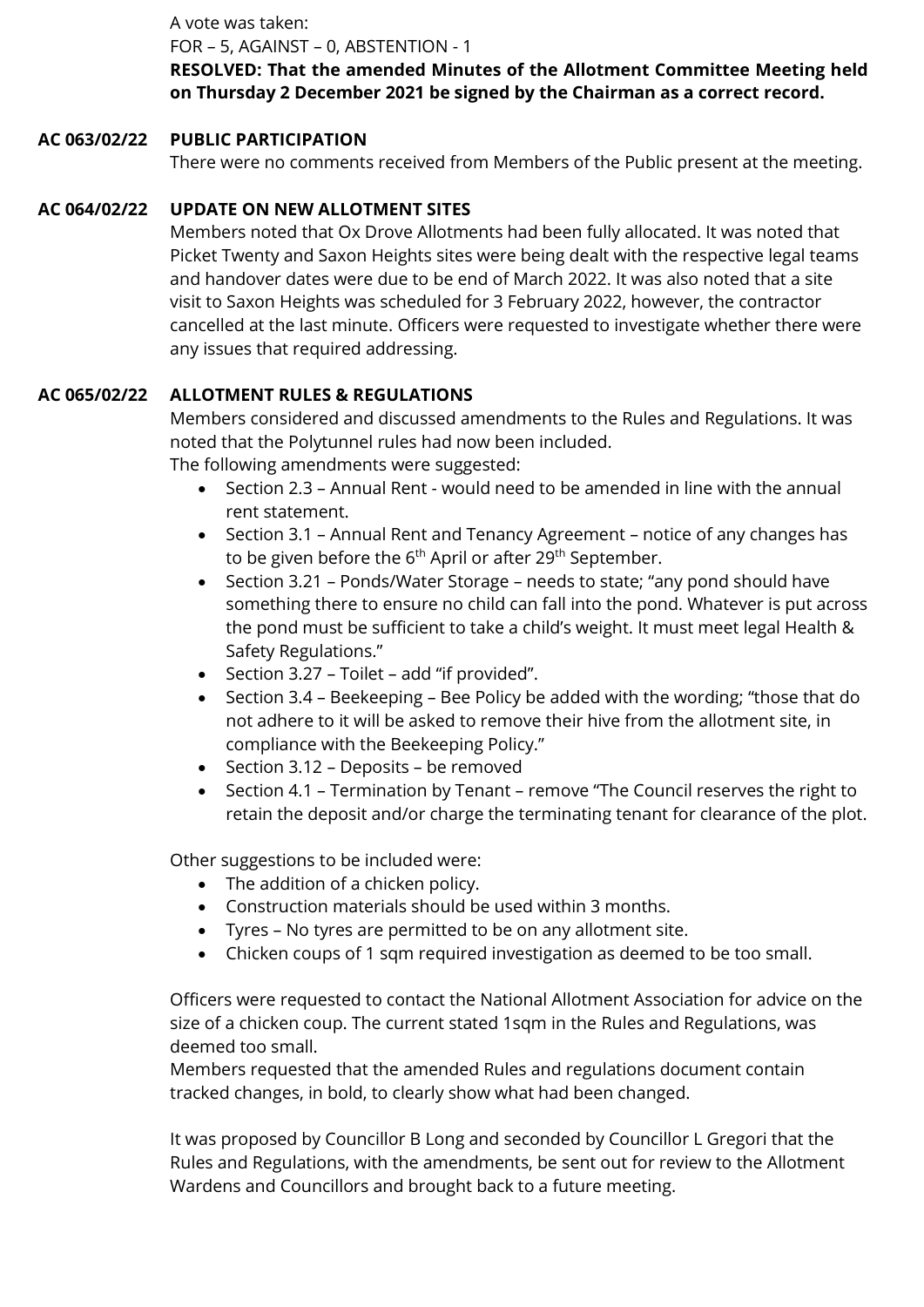A vote was taken which was unanimous.

**RESOLVED: That the Rules and Regulations with the amendments, be sent out for review, to the Allotment Wardens and Councillors and brought back to a future meeting.**

# **AC 066/02/22 ALLOTMENT RENTAL INCREASE – PROPOSAL PLAN**

Members considered an outline proposal plan for the potential increase to allotment rental charges.

Members discussed various aspects which included Allotment Officers costings and also a requirement to look at reducing services to minimise costings such as the removal of toilets and reducing grass cutting.

It was proposed by Councillor L Gregori and seconded by Councillor R Hughes that a rental increase of 10% per year for the next four years, the billing period change as recommended in the report and the plans for increasing the rental prices as outlined in the report be agreed and recommended to Full Council for approval. A vote was taken:

FOR – 3, AGAINST – 2, ABSTENTIONs – 1

**RESOLVED: That a rental increase of 10% per year for the next four years, the billing period change as recommended in the report and the plans for increasing the rental prices as outlined in the report be agreed and recommended to Full Council for approval.**

Members were asked to vote again due to some misunderstanding of the proposal. A vote was taken:

FOR – 3, AGAINST – 3, ABSTENTION – 0

The Vice Chairman used his casting vote and voted in favor of the proposal. **Motion passed.**

# **AC 067/02/22 NUMBER OF NON-ANDOVER RESIDENTS AS TENANTS**

Members noted that as of 26 January 2022, the number of non-Andover residents that were currently Allotment tenants was 12.

# **AC 068/02/22 BEE KEEPING POLICY – TENANTS RESPONSES**

Members noted that there were 3 Bee Keepers across the allotment sites. It was also noted that only 2 of the 3 Bee Keepers had provided Officers with photographic evidence which showed their compliance to the Bee Keeping policy.

It was commented that the Town Council's Public Liability Insurance would fail if the Bee Keeping rules were not being adhered to.

It was proposed by Councillor B long and seconded by Councillor D Coole that Standing Orders be suspended, in order to allow the Warden to confirm if the hives are being kept where the Town Council understood them to be.

A vote was taken which was unanimous.

**RESOLVED: That Standing Orders be suspended, in order to allow the Warden to confirm if the hives are being kept where the Town Council understood them to be.**

Members were informed that the tenant had more than 1 hive with no signs around them. The hives were not all on his plot. One hive was situated on the plot unused; two used hives were placed on the car park and one unused hive on the corner car park.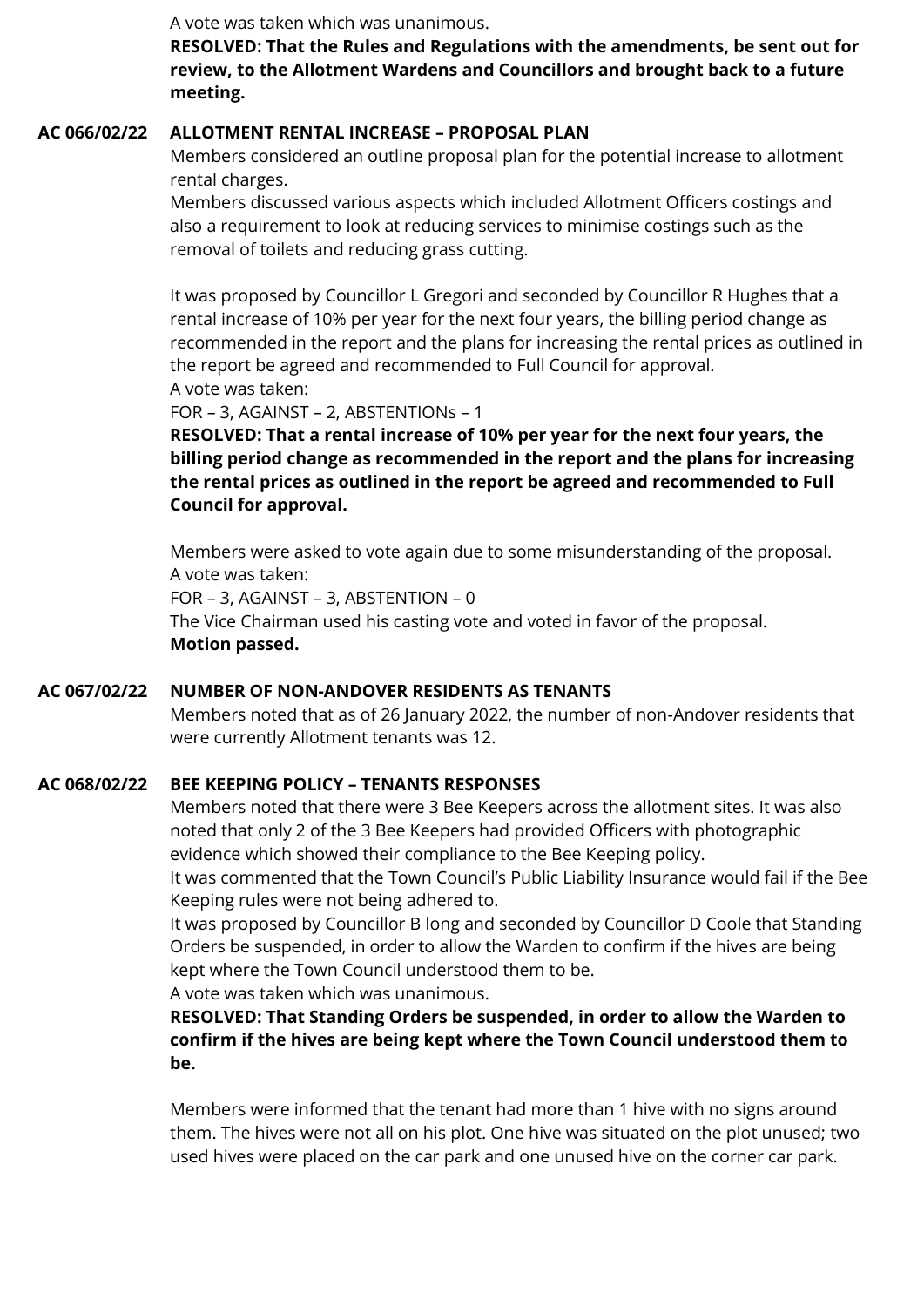It was proposed by Councillor D Coole and seconded by Councillor B Long that Standing Orders be unsuspended.

A vote was taken which was unanimous.

**RESOLVED: That Standing Orders be unsuspended.**

Officers were instructed to send a letter via Recorded Delivery to the tenant, which would ask the tenant to comply with Bee Keeping Policy and advise the consequences of non-compliance, which involved the termination of the tenancy within seven days.

## **AC 069/02/22 PEST CONTROLLER**

Members noted that although the Pest Controller had been requested to provide detailed reports and to ensure the noticeboards were being kept up to date, no reports had been received to date and the notice boards were not being updated. Officers were requested to chase the Pest Controller on these issues.

It was questioned whether the fence on Churchill Way Allotment site had been secured to prevent the deer from jumping in. The Vice Chairman confirmed that the Council was currently awaiting quotes from contractors for replacing the fence.

A member made a point that it was part of the Pest Controller's contract that reports must be produced.

# **AC 070/02/22 BEST KEPT ALLOTMENT COMPETITION**

Members noted that Officers were currently making arrangements for the Best kept Allotment Competition which would take place in July 2022. More details would be provided at a future Allotment Committee meeting.

# **AC 071/02/22 UPDATE ON ALLOTMENT PLOT UPTAKE**

Members noted a report on the current Allotment Plot uptake across all sites. A request was made that the dates of tenancy uptakes be specified on each site. It was questioned how long does the process take from applying for an allotment plot, to the allocation of a plot. It was thought that a further allotment site would eventually be required if the process was taking 2 -3 years. It was clarified that the majority of plots were being allocated within a year, however, it varied from site to site. Members also noted that the waiting lists for each site may have duplicated names, due to the available option to chose up to 3 sites at any one time.

In view of this, it was requested that the actual number of people on the waiting list in total, be included on the report as well.

A member asked the question of how many existing tenants have more than 1 plot and raised the point that it may be necessary to debate the option of serving notices to quit to those tenants, on order to release plots and reduce the number of people on the waiting lists and the need to source further allotment sites.

Councillor B Long expressed her thanks to Allotment Officer 2, for all her efforts and hard work.

# **AC 072/02/22 ALLOTMENT OFFICERS REPORT**

Members noted the Officers' report.

Members discussed the requirement of toilets on the allotment sites and the increasing costs to have them. The majority felt in favour of removing the toilets completely, particularly as the toilet facilities were permanently closed during the pandemic. The Vice Chairman advised he would put forward a motion to Full Council to get rid of the toilet contract for all sites and thanked the Allotment Officers for the report.